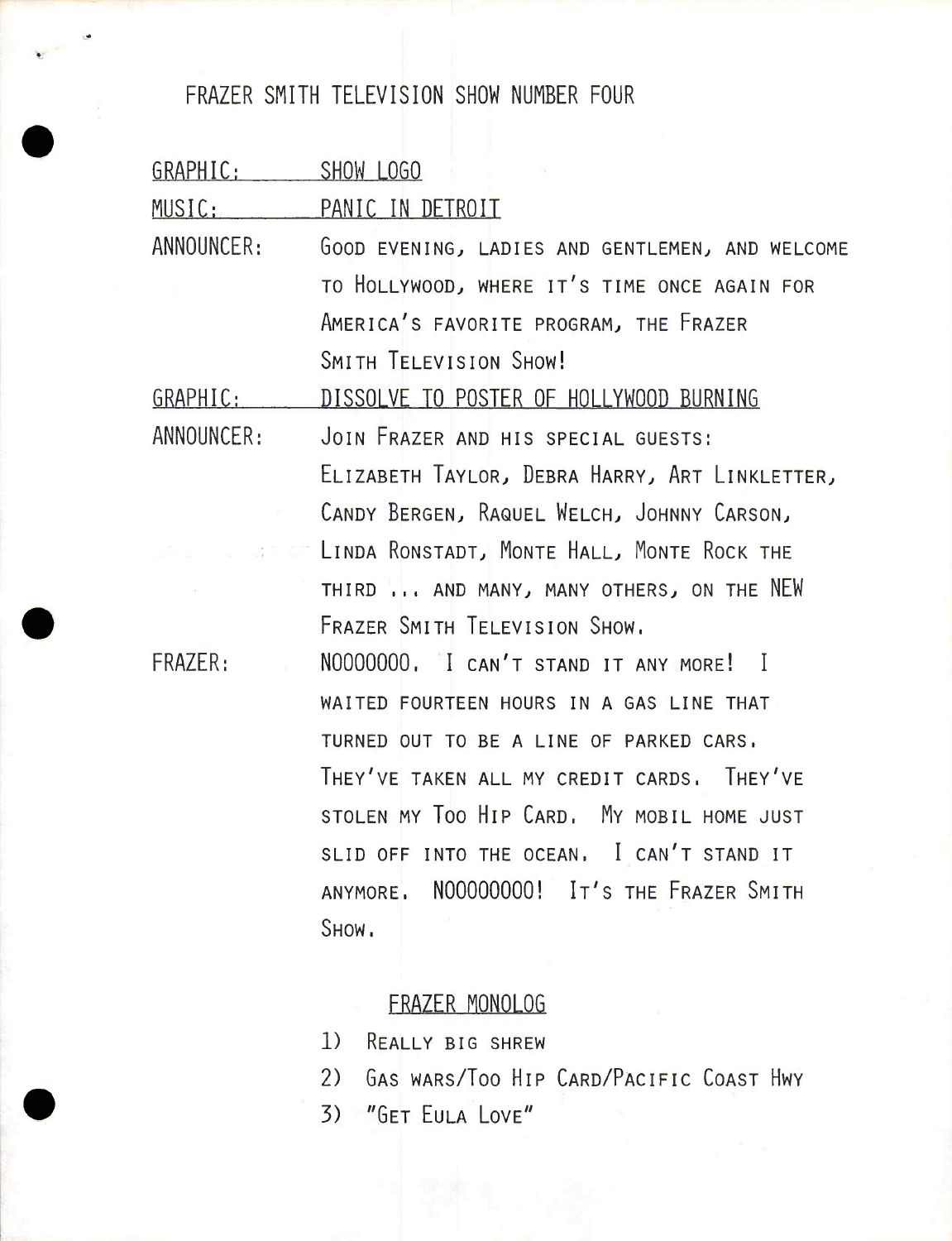| GRAPHIC: | DISSOLVE TO "WE'LL BE RIGHT BACK"          |
|----------|--------------------------------------------|
| FRAZER:  | COMMERCIAL -- CLUB 86.                     |
|          | (OUT CUE)                                  |
|          | VISIT CLUB 86 -+ A UNIQUE PLACE TO DRINK   |
|          | AND DRIVE, WE'LL SEE YA HERE!              |
| CAMERA:  | DISSOLVE TO DESK SLOWLY                    |
|          | (FRAZER COMES RUNNING ON, SLIDES ACROSS    |
|          | DESK, RECOVERS, THEN SITS ON FRONT OF      |
|          | THE DESK)                                  |
| FRAZER:  | HOW YA DOIN?                               |
|          | (LOOKS AROUND)                             |
|          | HEY, WHERE IS EVERYBODY? AL? WHERE'S MY    |
|          | CO-HOST? WHAT HAPPENED TO THAT BIG BABOON? |
|          | AND WHERE'S WILEY?                         |
|          | (PULLS GUN)                                |
|          | COME ON! WHERE ARE THOSE TURKEYS?          |
| AL:      | (PUTS UP HANDS)                            |
|          | GEE, I DUNNO, FRAZER, $I$ ----             |
| FRAZER:  | FORGET IT. I KNOW WHEN I'VE BEEN STOOD UP. |
|          | (TO AUDIENCE)                              |
|          | CAN YOU BELIEVE THIS? HE THROWS A PARTY    |
|          | AND NOBODY COMES. THAT'S WHAT MY EX-WIFE   |
|          | USED TO SAY TOO. BUT HEY, THAT'S COOL. I   |
|          | CAN PROBABLY DO A BETTER SHOW WITHOUT ALL  |
|          | YOU BISCUIT BRAINS ANYWAY. IN FACT, I'M    |
|          |                                            |
|          | CONTINUED CONTINUED                        |

-2-

**•**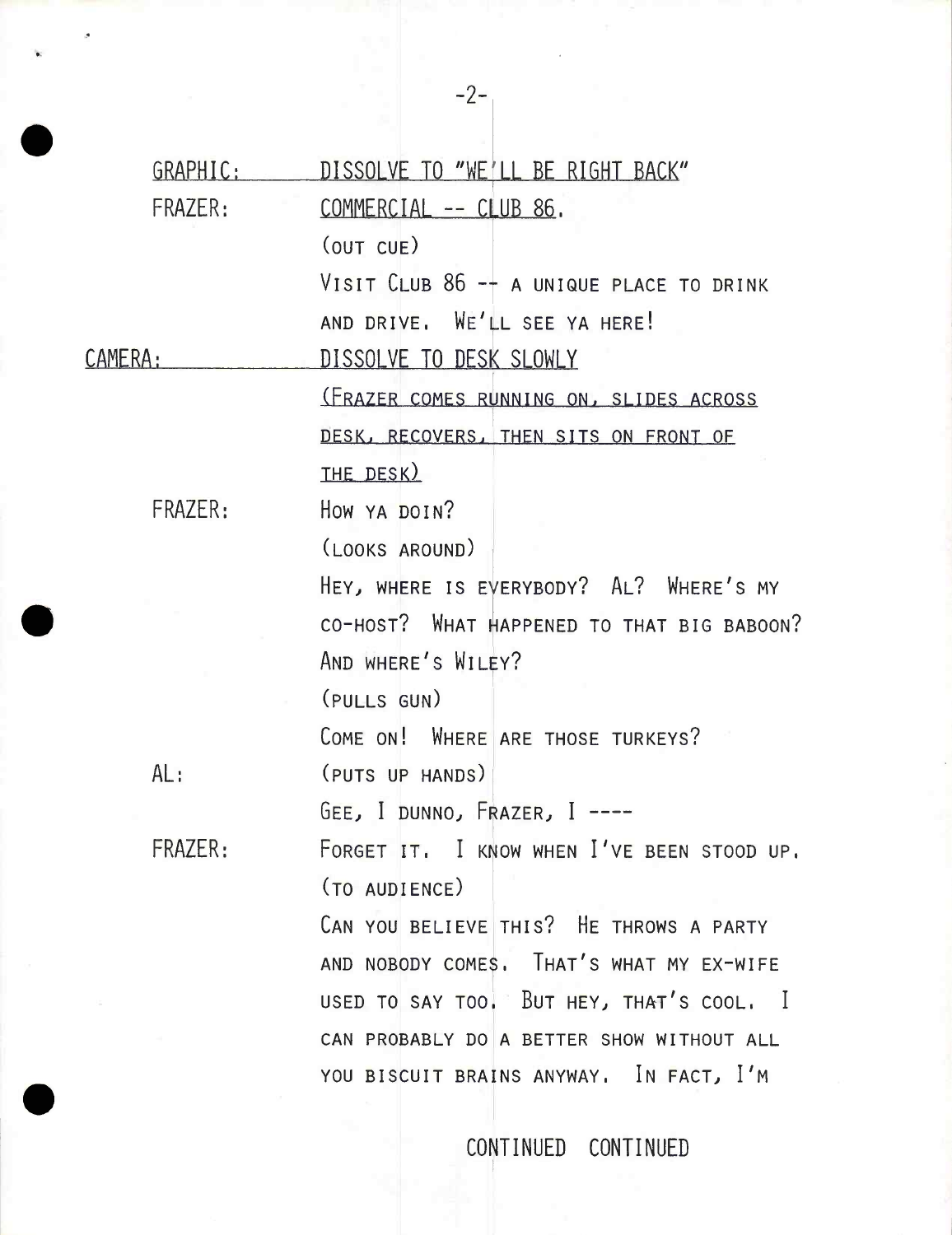**•** 

•

FRAZER: (CONTINUED)

GONNA GONG ALL YOU SUCKERS, OKAY, CUT! YOU'RE GONE, (TO CREW) THAT'S IT. GET THE HELL OUTTA HERE. (WALKS THEM OUT WITH GUN) (WALKS TO CAMERA) THESE GUYS MAKE WHAT) SEVENTEEN CENTS A DAY? I GOTTA BE ABLE TO WORK THIS JUNK BETTER THAN THOSE JOKERS, THEY NEVER GAVE ME ENOUGH CLOSE-UPS, ANYWAY, (WORKS CAMERA) FRAZE) FRAZE, You LOOK GREAT, HOLD IT RIGHT THERE, (RUNS AND DIVES OVER THE DESK) THANX) FRAZE, My FLOOR DIRECTOR) FRAZER SMITH, (TURNS TO COUCH) WHAT? MY GUESTS DIDN'T SHOW UP EITHER? TOO BAD, WE HAD A GREAT SHOW FOR YOU, CARSON) LINDA RONSTADT ... I'LL REMEMBER THIS, JOHNNY! HMM, WELL, I GUESS I'LL HAVE TO ... AH ... SAY, LINDA, HOW'S JERRY? TELL ME, DOES HE HAVE ANY TROUBLE GETTING GAS? FOLS THE TIRVE ANT TROUBLE GETTING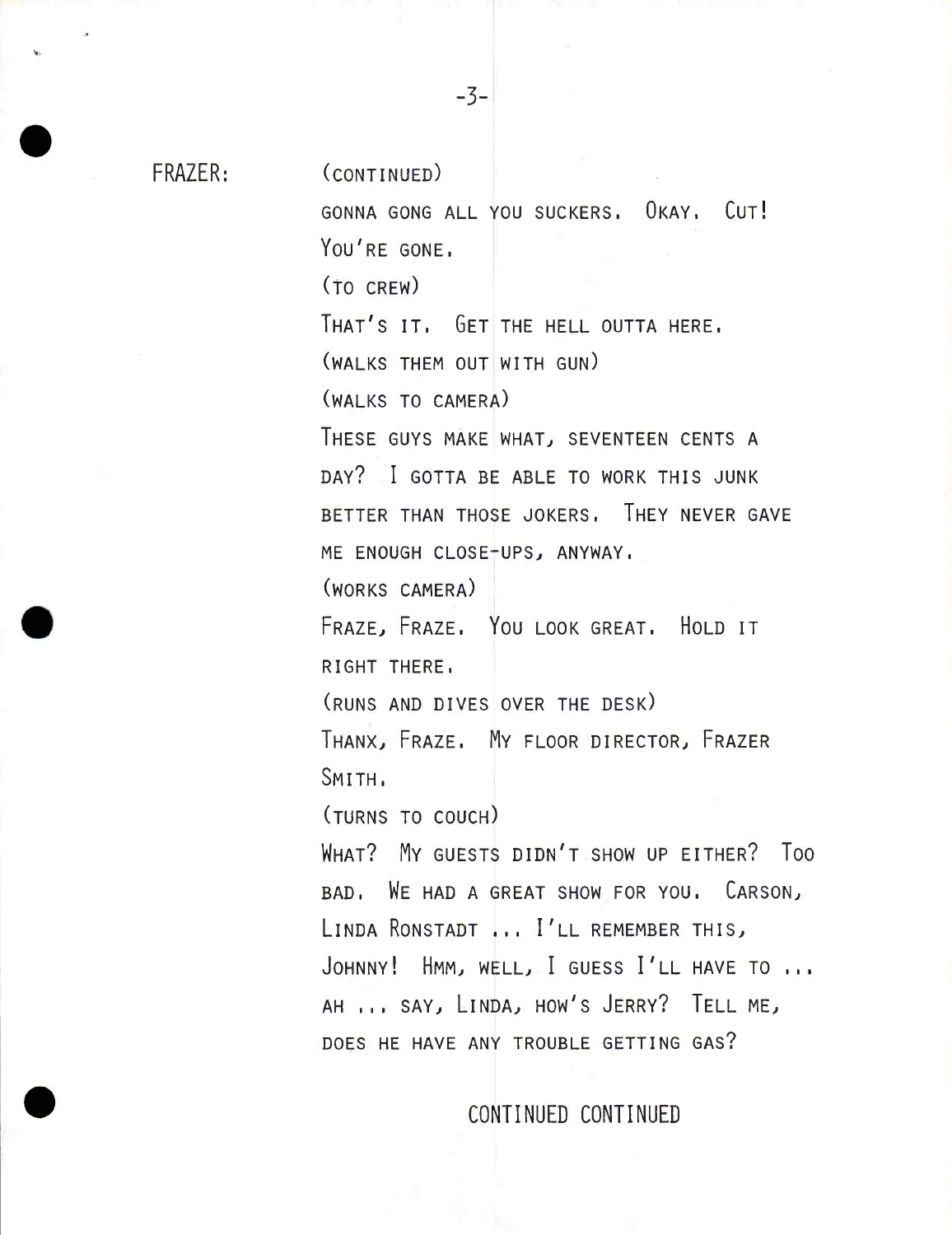**•** 

•

**•** 

FRAZER: (CONTINUED)

(JUMPS TO GUEST CHAIR) AS RONSTADT) AH) NO) FRAZER, WE HELICOPTER EVERYWHERE WO GO) AND OF COURSE) WE BURN NATURAL FUEL: VEGETABLE JUICES) ETC, By THE WAY) JERRY AND I CAUGHT YOUR SHOW IN VEGAS AND YOU WERE JUST SENSATIONAL ... JUST SENSATIONAL, AND SO WAS YOUR LAST ALBUM, (JUMPS BACK TO DESK) YOU MEAN, "PRETEND IT'S CANDY"? OH, PLEASE, LINDA, NOT NOW!! AND SAY, SPEAKING OF MY LAST ALBUM) AS WE ALWAYS ARE HERE ON THE FRAZER SMITH SHOW) LINDA) MY NEXT GUESTS ARE ALL GREAT GUYS) AND OF COURSE) THEy'RE ALL HEROIN ADDICTS AND CLOSE PERSONAL FRIENDS OF MINE -- THAT'S NOT REALLY TRUE, ANYWAY) HERE THEY ARE -- JUST BACK FROM THREE MILE ISLAND, WHERE THEY APPARENTLY GOT A GOOD REACTION FROM THE MOSTLY UNCONSCIOUS CROWD -- PLEASE WELCOME OUR BAND -- HAMMERHEAD SMITH AND HIS FABULOUS

(JUMPS UP FROM DESK AND DONS SHADES AND COAT) (RUNS TO BAND AREA) PICKS UP GUITAR) AND PLAYS AS THE 'BAND, ')

SHARK STRANGLERS,

-4-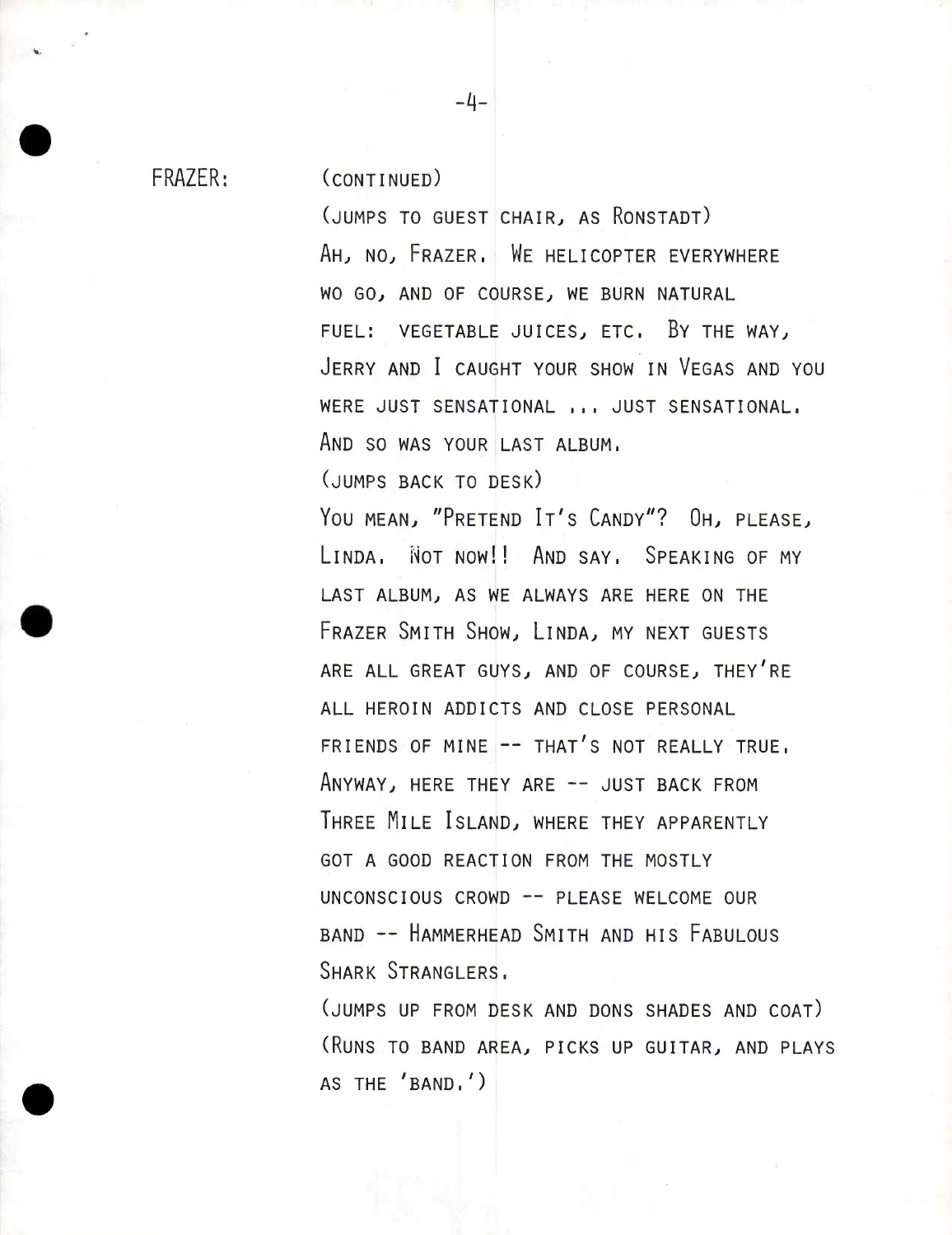|      | MUSIC:         |                                              |
|------|----------------|----------------------------------------------|
| CUE: |                | AL CUES FRAZER TO FALL AT END OF SONG        |
|      | FRAZER:        | (GETS UP)                                    |
|      |                | (COMMERCIAL, "ANGRY POODLE BAR-B-Q SAUCE."   |
|      | WILEY:         | (ENTERS, INTERRUPTS THE END OF THE           |
|      |                | COMMERCIAL)                                  |
|      |                | FRAZER. I'M SO SORRY ABOUT THIS. I WAS       |
|      |                | SITTING AROUND AT THE POLO LOUNGE WATCHING   |
|      |                | THE SHOW, AND WHEN I SAW WHAT WAS HAPPENING  |
|      |                | I GOT DOWN HERE AS QUICKLY AS I COULD.       |
|      |                | (CONTINUES RAP)                              |
|      |                |                                              |
|      |                | TOO HIP CARD                                 |
|      |                | FRAZER AND WILEY TALK ABOUT THC.             |
|      |                |                                              |
|      | ROB:           | (STUMBLES IN AT LAST MINUTE WITH CINDY.)     |
|      |                | MICHAEL LOCKED ME IN THE JOHN.               |
|      |                | (CONTINUES RAP)                              |
|      | FRAZER:        | (AGAIN PICKS UP THE GUN AND ORDERS EVERYBODY |
|      |                | OUT OF THE ROOM)                             |
|      | AUDIO:         | MUSIC CART: THEME -- PANIC IN DETROIT        |
|      | <b>FRAZER:</b> | I CAN DO A BETTER SHOW MYSELF THAN WITH      |
|      |                | THESE CLOWNS,                                |
|      |                | (CROWD LEAVES, FRAZER GOES WILD, ATTACKS     |
|      |                | CAMERA, RANTS)                               |
|      | AUDIO:         | MICS DOWN                                    |
|      |                |                                              |
|      |                |                                              |
|      |                |                                              |

-5-

**•** 

•

•